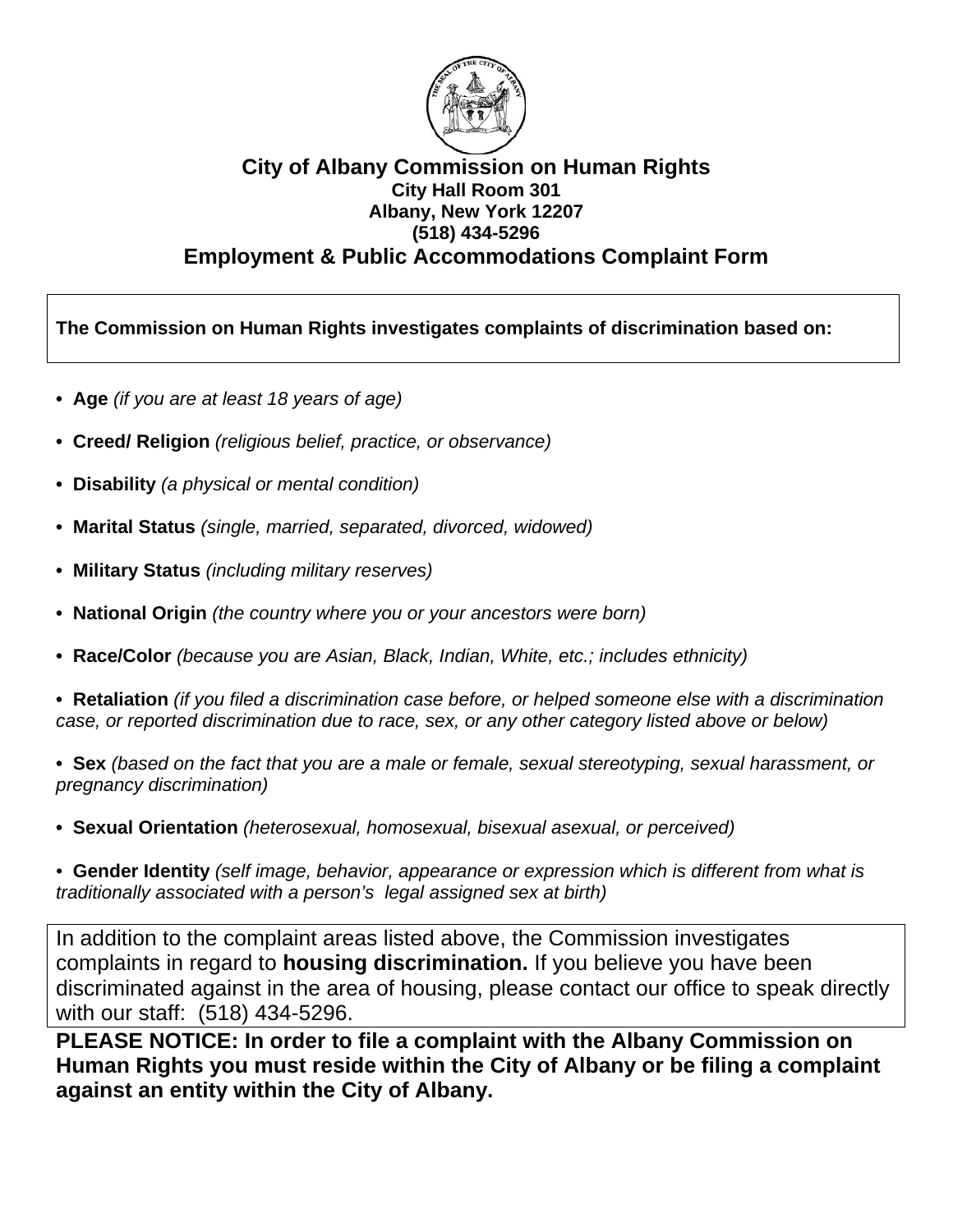| <b>Complainant's Name:</b>                                                                                                                                |                               |  |
|-----------------------------------------------------------------------------------------------------------------------------------------------------------|-------------------------------|--|
| Address:                                                                                                                                                  | Telephone:                    |  |
| Work location:                                                                                                                                            | Date(s) of alleged violation: |  |
|                                                                                                                                                           |                               |  |
| <b>Respondent's Name/Location:</b>                                                                                                                        |                               |  |
| Job title:                                                                                                                                                | Respondent's telephone:       |  |
| Address:                                                                                                                                                  | Relationship to complainant:  |  |
|                                                                                                                                                           |                               |  |
| <b>Respondent's Name:</b>                                                                                                                                 |                               |  |
| Job title:                                                                                                                                                | Respondent's telephone:       |  |
| Work location:                                                                                                                                            | Relationship to complainant:  |  |
| This complaint is in regard to discrimination in:<br><b>Employment</b><br>Public<br><b>Accommodations</b>                                                 |                               |  |
| Please answer the questions in this section only if you were discriminated against in the area of<br>employment. If not, please proceed to the next page. |                               |  |
|                                                                                                                                                           |                               |  |
| How many employees does the company have? A. 1-3 B. 4-14 C. 15 or more D. 20 or more E. unsure<br>Are you currently working for the company?              |                               |  |
| $\Box$ Yes<br>Date of Hire: $\frac{1}{\sqrt{2}}$ What is your job title?                                                                                  |                               |  |
| $\Box$ No<br>Last Day of Work: /// What was your job title?                                                                                               |                               |  |
| $\Box$ I was not hired by the company<br>Date of application: $\frac{1}{2}$                                                                               |                               |  |
|                                                                                                                                                           |                               |  |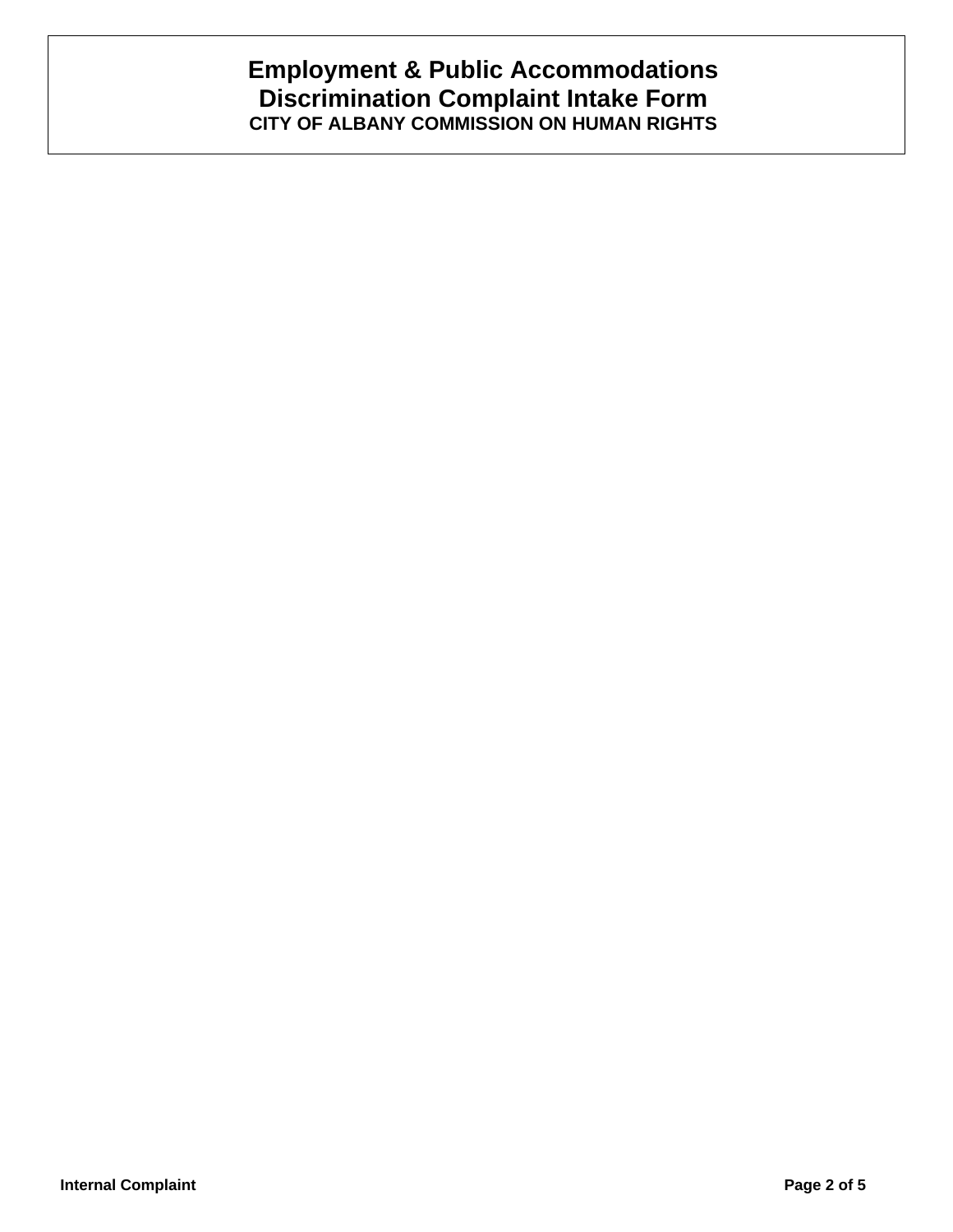| I was:                                                                                                                                           |                                                                                                                                                                                                                                                                                |
|--------------------------------------------------------------------------------------------------------------------------------------------------|--------------------------------------------------------------------------------------------------------------------------------------------------------------------------------------------------------------------------------------------------------------------------------|
| terminated                                                                                                                                       | not hired                                                                                                                                                                                                                                                                      |
| not promoted                                                                                                                                     | harassed                                                                                                                                                                                                                                                                       |
| suspended                                                                                                                                        | sexually harassed                                                                                                                                                                                                                                                              |
| constructively discharged                                                                                                                        | demoted                                                                                                                                                                                                                                                                        |
| not hired due to BFOQ*                                                                                                                           | retaliated against                                                                                                                                                                                                                                                             |
| given a poor evaluation                                                                                                                          | not hired due to a disability                                                                                                                                                                                                                                                  |
| denied a raise                                                                                                                                   | delegated difficult assignments                                                                                                                                                                                                                                                |
| less trained                                                                                                                                     | warned                                                                                                                                                                                                                                                                         |
| denied an office                                                                                                                                 | not hired due to prior criminal record                                                                                                                                                                                                                                         |
| subjected to hostile work environment                                                                                                            | given different terms/conditions of                                                                                                                                                                                                                                            |
| Other                                                                                                                                            | employment                                                                                                                                                                                                                                                                     |
| I believe the basis of this treatment was due to my:                                                                                             |                                                                                                                                                                                                                                                                                |
| Race/Color or Ethnicity<br>National Origin<br>Creed<br>Marital/Domestic Partner Status<br>Disability<br>Retaliation<br>Age $(D.O.B.$<br>Religion | Domestic Violence Victim Status (only for<br>employment)<br><b>Military Status</b><br><b>Sex</b><br><b>Sexual Orientation</b><br>Arrest Record (only for employment)<br>Criminal Conviction Record (only for<br>employment)<br>Genetic Predisposition (only for<br>employment) |
|                                                                                                                                                  |                                                                                                                                                                                                                                                                                |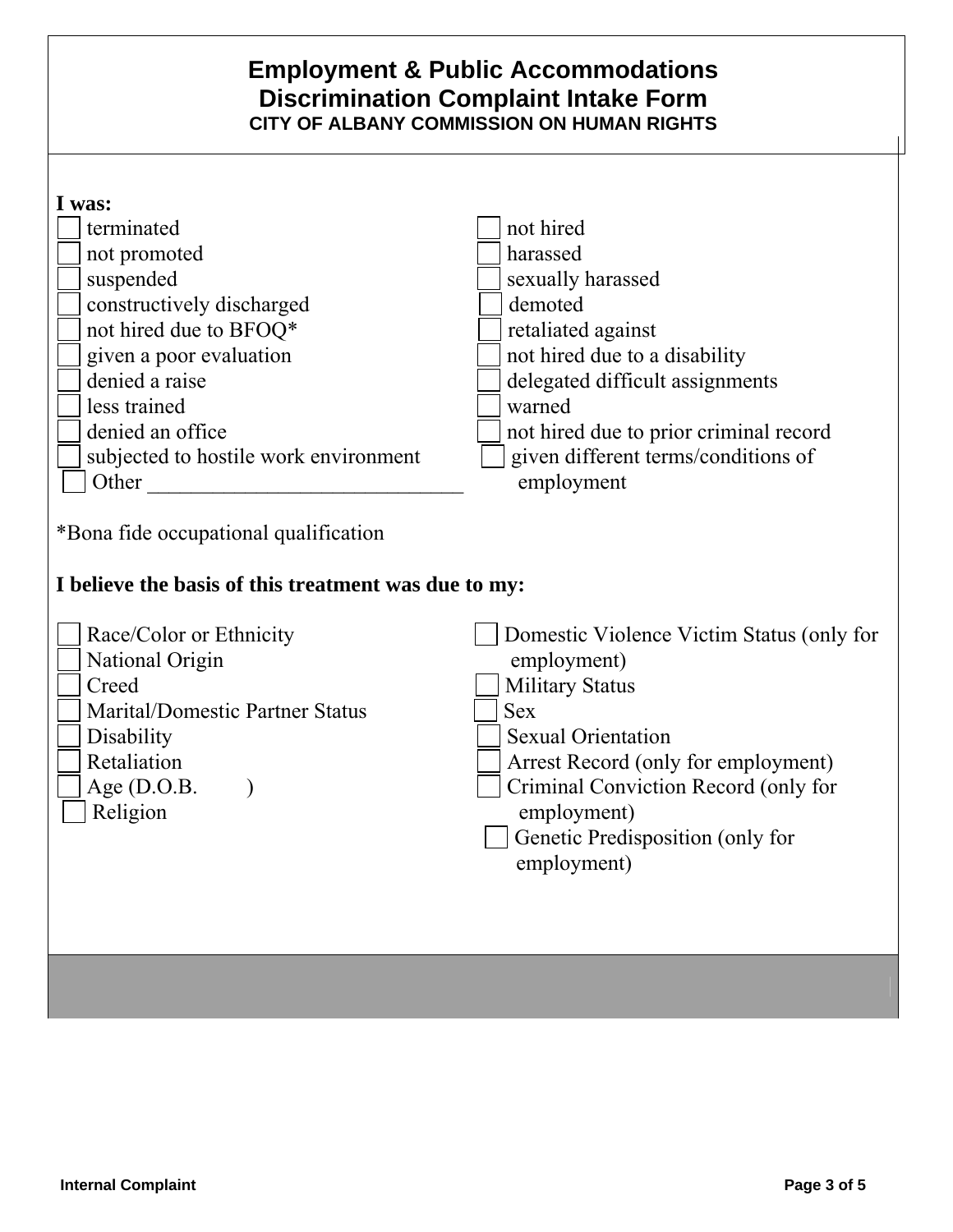**Description of Discrimination:**

**Please tell us more about each act of discrimination that you provided information about on the previous pages. Please include dates, names of people involved, and explain why you think it was discriminatory. PLEASE TYPE OR PRINT CLEARLY.**